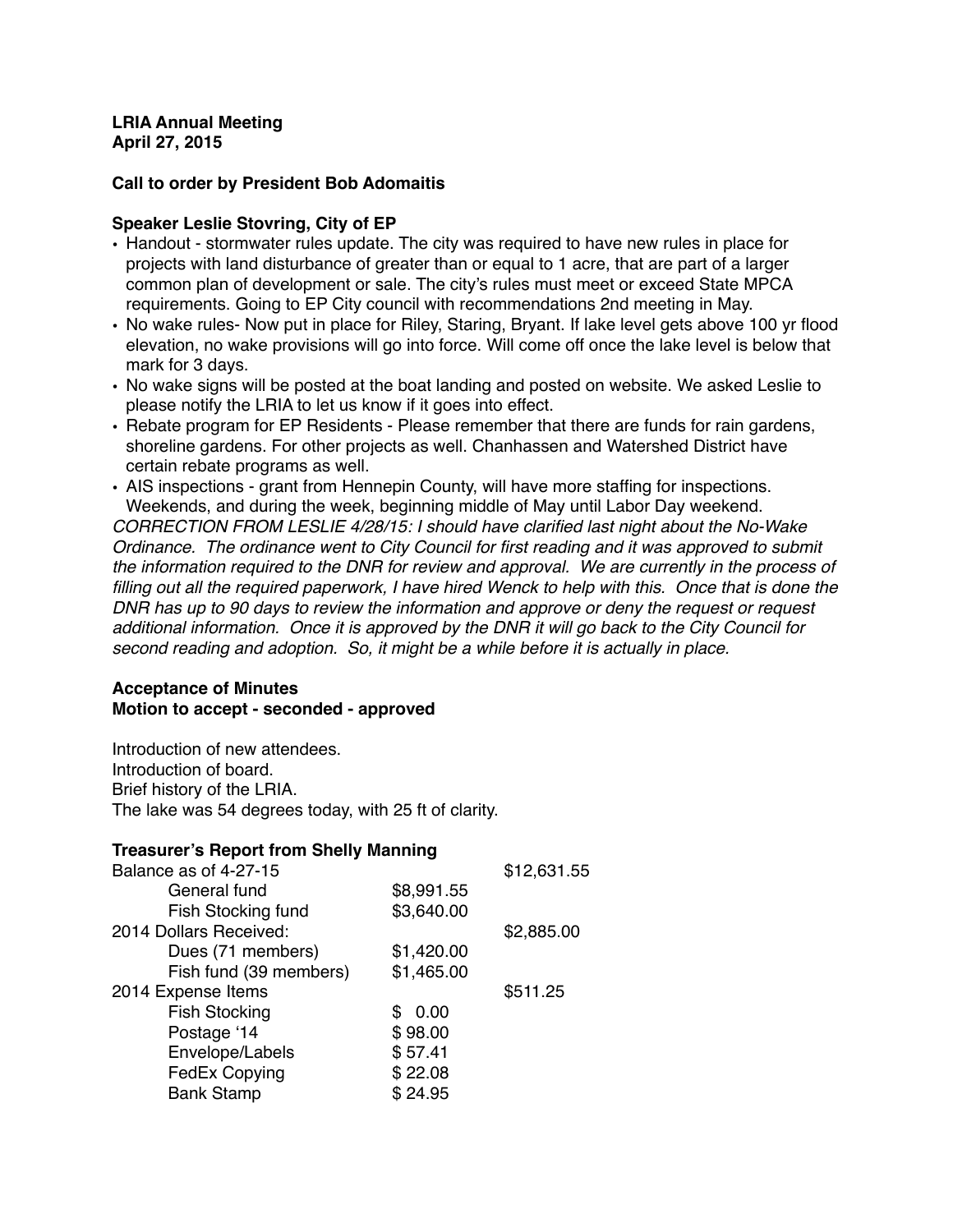| Meal for John Jaka | \$ 8.81  |
|--------------------|----------|
| Meeting Room       | \$ 0.00  |
| <b>SWMLC</b>       | \$300.00 |

Membership forms are available here tonight.

No fish stocking funds will be solicited this year until the fish committee has a chance to review our options.

### **Motion to accept treasurer's report- seconded - approved.**

## **President's Report - State of the Lake from Bob Adomaitis Recap of RPBCWD Rule-making**

In the mid 2000s the Watershed Board decided to get out of the rule-making business. The City of EP and Chanhassen already have rules. When the watershed board changed, they exercised their right to make rules and pursued reinstatement. Last summer we became involved. Many of us came to meetings, gave our feedback. Many proposed rules were changed, reflecting citizen input. City of Chan and EP rules supersede watershed rules, and over the next couple of years will be deciding how to and whether adopt the new watershed rules. Due to our close collaboration, the Southwest Metro Lakes Coalition (SWMLC) was born during that time.

**SWMLC - Southwest Metro Lakes Coalition (Red Rock Mitchell, Riley, Lotus, Lucy)** The group is now incorporated as a non-profit, with meetings every month. There is a \$300 annual membership fee, which our board voted to approve. Working on adopting bylaws. Want to be more proactive and continue the collaboration of lake associations in this district. **Proposed LRIA Outreach**

There are 2 more lake associations that would be worth joining. Membership gives access to the information they provide.

## **Coalition of Lake Associations (www.mncola.org) - \$50/year**

# **Minnesota Lakes and Rivers Advocates (www.mnlakesandrivers..org) \$100- 150/yr Motion to join the above groups - seconded - approved**

#### **RPBCWD Update: CAC**

Bob Adomaitis and Laurie Hable are now on the watershed Citizen Action Committee

## **2 manager positions (1 Carver County, 1 Hennepin County) in 2015**

If anyone interested in applying for a Watershed Board Manager position, please let us know. Managers are appointed by the county commissioners

#### **LRIA District Reps**

Primary roles: encouraging membership, and keeping up on census of the households on the lake.

- District 1 John Bushey
- District 2 David Florenzano
- District 3 Dick Chadwick
- District 4 Mike Domke
- District 5 Eldon Berkland

#### **Fish Fund.**

There is \$3640 in the fund. Bob proposes we don't collect for fish stocking at this time until we learn more about whether we should continue. We still have questions for last year's fish committee. The perch we stocked have not had time to reach full size yet. This is a better lake for perch than walleye - they should reproduce. Want fish committee to reach some kind of recommendation for the future of fish stocking. Should also contact Peter Sorenson and Przemek (U. of M.) with questions. Greg Hastings will chair.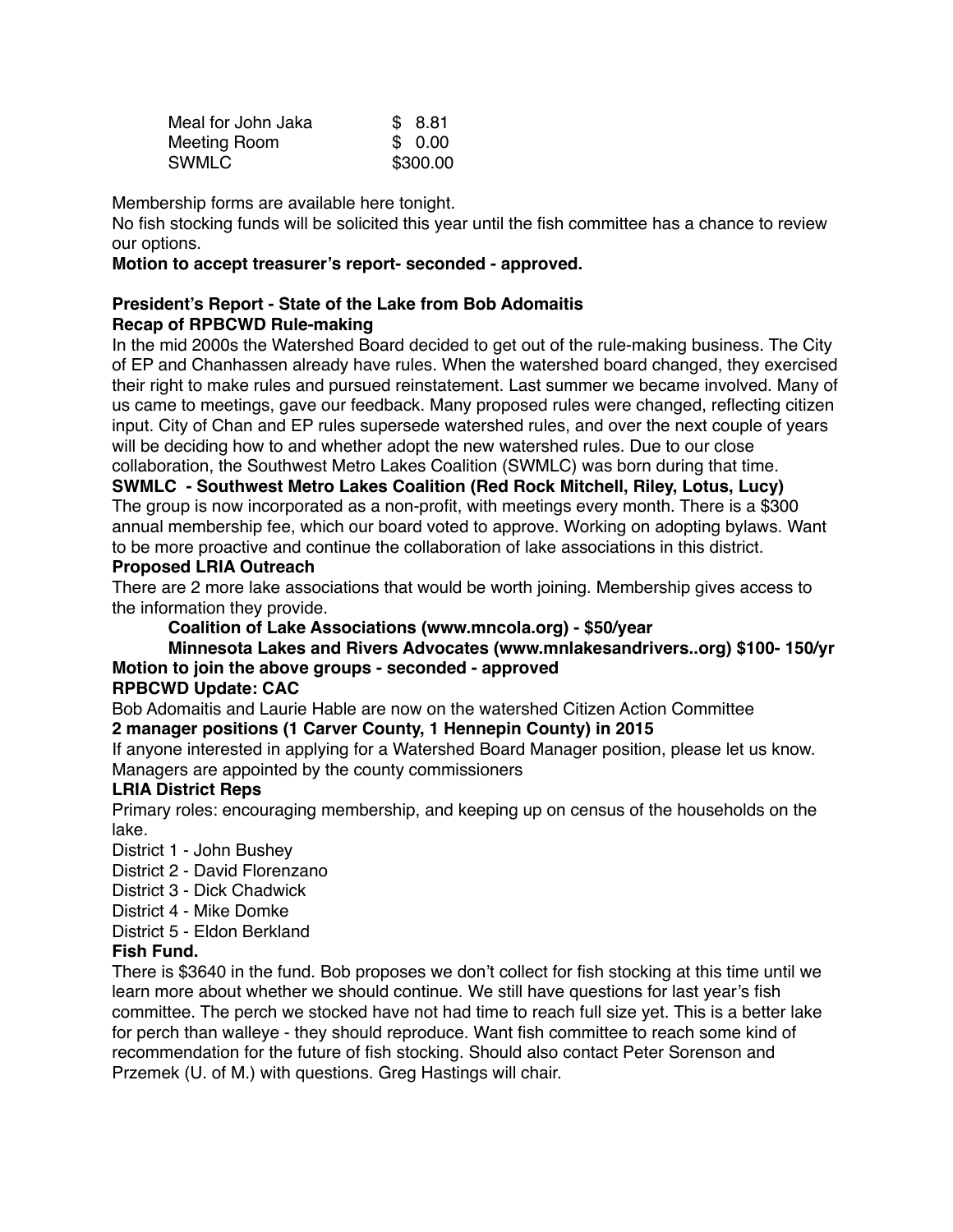**Daryl Ellison, West Metro Area Fisheries, Shakopee 952-496-4141 x222, -daryl.ellison@state.mn.us**

## **LT. Jackie Glaser, District 13 West Metro Supervisor, MN DNR Division of Enforcement, 612-559-8750, -jacqueline.glaser@state.mn.us**

**Illegal spearing.** Some evidence of illegal spearing during the winter. Can the fish committee form a way to stop it with DNR? Have the discussion now, before ice fishing season. Can we use some of our money to augment enforcement? Budget cuts prevent the DNR from doing as much enforcement as we'd like, plus laws for spearing are getting more permissive. Would signage help at boat launch? Important to develop relationships to work on this problem. **Website**

Anne is working on a website.

## **Social Events**

**July 4 Boat Parade** - Beth will get the fire department to come with the fire boat. As always, will start at 12 noon in the bay. Will be starting a traveling trophy for boat decoration!

**Additional social events/ picnic? Volunteers to organize -** September might be a good time. Jeanne, Laurie, Joan, and Beth will organize.

### **Stand up paddle board group?**

Any paddle boarding information can be put in the June LRIA newsletter.

## **Member Open Forum**

There were no items brought up.

## **Guest Speakers:**

## **Claire Bleser, Administrator, RPDCWD**

- Several projects planned for Lake Riley. (handouts: Annual Communication, Water Quality Report for Lake Riley)
- Water quality project for Lake Lucy headwaters of the chain.
- Lake Susan will be doing a curly leaf pondweed treatment, and spent lime treatment, and the district will be working to capture water and clean it on Lake Susan pond.
- Rice Marsh Lake aeration system: Rice Marsh is key in keeping the carp in check in the whole chain of lakes. Will continue to monitor to make sure we don't re-develop a carp problem.
- Lake Riley Curly leaf pondweed treatment will be **this Wednesday, April 29.** Milfoil treatment is also in store this year (probably beginning of June.)
- The district has metal plates available to monitor for zebra mussels (to try to detect any population that might become established.) There are more available if you're willing to help out with a plate by your dock. The district is putting out water level sensors - same as last year. They're also looking at phosphorus in sediment of Riley, to figure out alum possibility for this fall, with possible follow-up treatment next fall. The treatment could work for 20 - 25 years, but the correct dose is critical. The district is trying to determine how much alum would be necessary, and then will be looking at the feasibility again. The district will continue to look at what to do to to attain better water quality.
- District is spending \$25,000 to contribute to AIS inspection.
- Looking at creeks for erosion, water quality etc. to prioritize creek restoration projects. In June the district will sponsor a workshop on shoreline maintenance: when some years we have high water levels, and some years low water levels - how to best manage your shoreline?

Question: If the district is spraying for curly leaf and milfoil, what should we do for our own weed spraying? Claire: Specific areas will be treated (about 16 acres.) In June the district will go back and look at concentrations of milfoil, and may be treating some of the same areas again. Question: Should lake owners still not treat themselves? Answer: You may be duplicating efforts if the district is treating near you for milfoil. They would encourage us not to treat; not to put